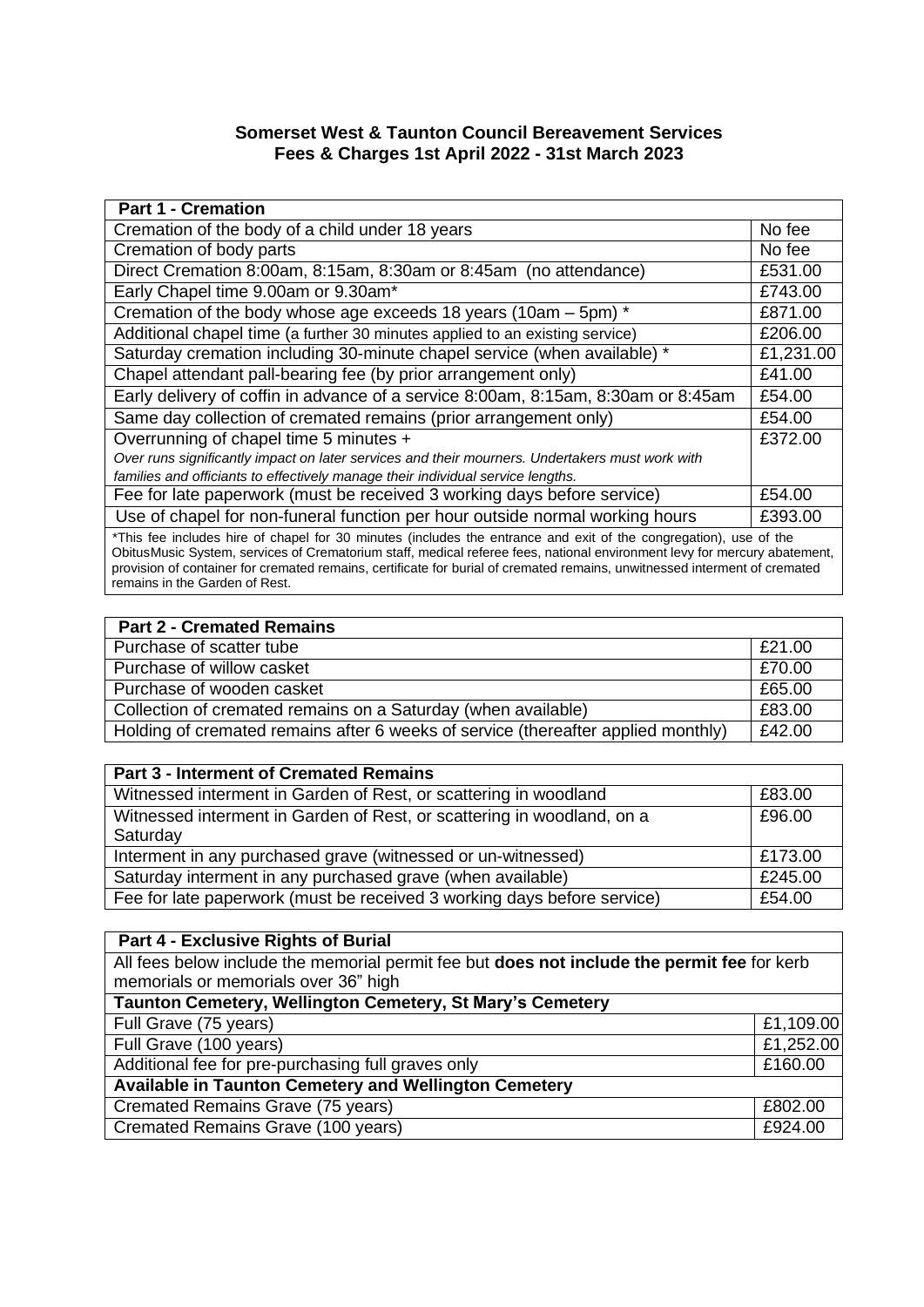| The fees indicated below include the digging and backfilling of the grave but do not include |         |
|----------------------------------------------------------------------------------------------|---------|
| the walling of a vault or walled grave or the removal of an existing headstone               |         |
| Of a body of a child up to the age of 18                                                     | No fee  |
| For the body of a person whose age exceeds 18 years:                                         |         |
| at SINGLE depth                                                                              | £743.00 |
| at DOUBLE depth                                                                              | £871.00 |
| at TREBLE depth                                                                              | £985.00 |
| <b>Burial in Natural Burial Copse</b>                                                        | £987.00 |
| Additional charge for Saturday burial (when available)                                       | £359.00 |
| Fee for late paperwork (must be received 3 working days before service)                      | £54.00  |

| Part 6 - Other Fees & Charges                                                       |         |
|-------------------------------------------------------------------------------------|---------|
| Burial service in Crematorium Chapel (30 minutes including the entrance and exit of | £206.00 |
| congregation)                                                                       |         |
| <b>Transfer of Exclusive Rights of Burial</b>                                       | £75.00  |
| Lifting & levelling tablets and headstones                                          | £64.00  |
| Turfing grave (one-off) including levelling & new turfs                             | £43.00  |
| Grave maintenance                                                                   | £107.00 |
| Grass cut weekly & memorial washed twice a year (price per year)                    |         |
| Exhumation of a full interment (depending on depth)                                 | From    |
|                                                                                     | £3,193  |
| <b>Exhumation of Cremated Remains</b>                                               | £197.00 |

| Part 7 - Memorials & Inscriptions (Including VAT)                |         |
|------------------------------------------------------------------|---------|
| Memorials & inscriptions may only be placed on a purchased grave |         |
| In any "Traditional" Section                                     |         |
| Flat stone or kerbstone                                          | £231.00 |
| Headstone up to 36" or cross with base, or a tablet              | £220.00 |
| Inscribed stone vase                                             | £81.00  |
|                                                                  |         |
| In any "Lawn" Section                                            |         |
| Headstone up to 36", tablet 18" x 18" or cross with base         | £220.00 |
|                                                                  |         |
| In any "Monolith" Section                                        |         |
| Headstone up to 4'                                               | £220.00 |
|                                                                  |         |
| In any "Cremated Remains" Section                                |         |
| Cremated Remains tablet (18" x 18") or headstone up to 36"       | £220.00 |
|                                                                  |         |
| <b>Additional charges (all memorials)</b>                        |         |
| Each removal of memorial for additional inscriptions             | £81.00  |
| Re-fixing or making safe a memorial                              | £81.00  |

| <b>Part 8 - Miscellaneous Fees</b>                                        |            |
|---------------------------------------------------------------------------|------------|
| Certified extract from the register of burials                            | £43.00     |
| Certified extract from the register of cremations                         | £43.00     |
| Register search                                                           | £30.00     |
| Refurbish pre-purchased wooden bench & plaque                             | £107.00    |
| Maintenance work costs for additional works unspecified within fees table | £43.00 p/h |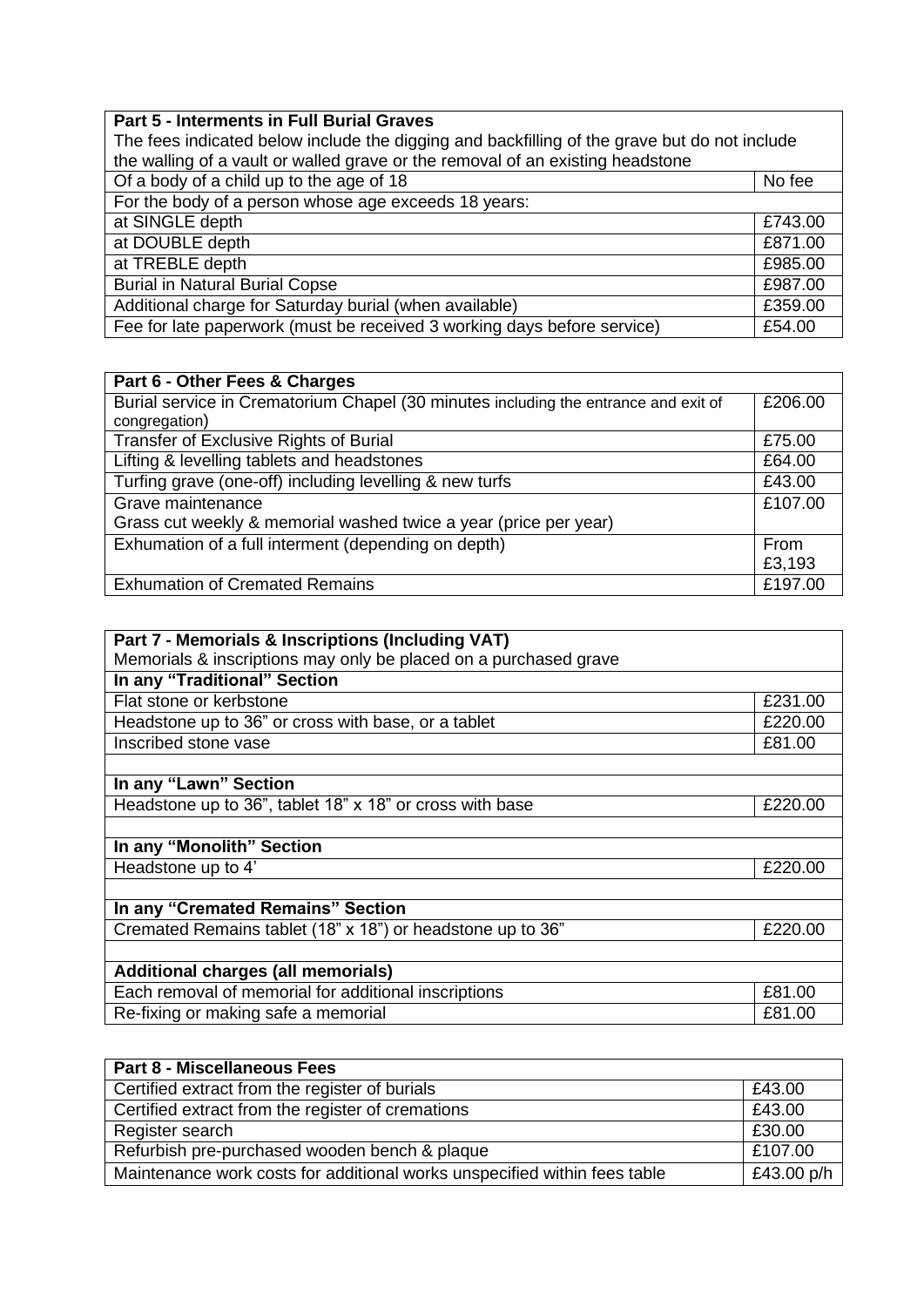| Part 9 - Obitus Music System (including VAT)                       |         |
|--------------------------------------------------------------------|---------|
| Provision of audio recording                                       | £51.00  |
| Provision of DVD/USB/download                                      | £71.00  |
| Webcast of live service                                            | £76.00  |
| Webcast of live service & 28 day watch again                       | £82.00  |
| Provision of webcast & DVD / USB / download                        | £100.00 |
| Subsequent copies of DVDs/ USBs                                    | 22.00   |
| <b>Visual Tributes</b>                                             |         |
| Halo Photo (1 single photo to be displayed throughout the service) | No fee  |
| Additional single photo holding picture                            | £27.00  |
| up to 25 photos simple slideshow                                   | £55.00  |
| 26 - 50 photos simple slideshow                                    | £90.00  |
| 51 - 100 photos simple slideshow                                   | £125.00 |
| up to 25 photos professional slideshow                             | £90.00  |
| 26 - 50 photos professional slideshow                              | £110.00 |
| 51 - 75 photos professional slideshow                              | £134.00 |
| 76 - 100 photos professional slideshow                             | £155.00 |
| Family supplied video                                              | £36.00  |
| Copy of tribute on USB stick/DVD                                   | £28.00  |
| Subsequent copies of tribute on DVDs/ USBs                         | £22.00  |

| Part 10 - Memorials (All prices include VAT)                                     |         |
|----------------------------------------------------------------------------------|---------|
| Inscription into the Book of Memory, memorial cards, miniature books (permanent) |         |
| Two-line inscription                                                             | £76.00  |
| Five-line inscription                                                            | £98.00  |
| Five-line inscription with flower                                                | £168.00 |
| Five-line inscription with motif, badge, coat of arms etc.                       | £192.00 |
| Eight-line inscription                                                           | £139.00 |
| Eight-line inscription with flower                                               | £209.00 |
| Eight-line inscription with motif, badge, coat of arms etc.                      | £233.00 |

| Leather Recordia Panel (15-year lease)                |         |
|-------------------------------------------------------|---------|
| Single panel                                          | £251.00 |
| Extension of lease for single panel per 5-year period | £44.00  |
| Double panel                                          | £437.00 |
| Extension of lease for double panel per 5-year period | £77.00  |

| <b>Cornish Granite Tablet (10-year lease)</b>      |         |
|----------------------------------------------------|---------|
| Memorial tablet without vase containing 25 letters | £491.00 |
| Memorial tablet with vase containing 25 letters    | £577.00 |
| Provision of flower container in existing tablet   | £83.00  |
| Cost of renewal for 10-year period                 | £266.00 |
| Cost of renewal for 5-year period                  | £139.00 |
| Cost of renewal for 3-year period                  | £86.00  |
| Cost of renewal for 1-year period                  | £32.00  |
| Cost of each additional letter/number              | £4.00   |

| <b>Cast Bronze Memorial Plaque (5-year lease)</b> | £352.00 |
|---------------------------------------------------|---------|
| Cost of renewal for 5-year period                 | £185.00 |
| Cost of renewal for 3-year period                 | £121.00 |
| Cost of renewal for 1-year period                 | £44.00  |
| Refurbishment of current plaque                   | £32.00  |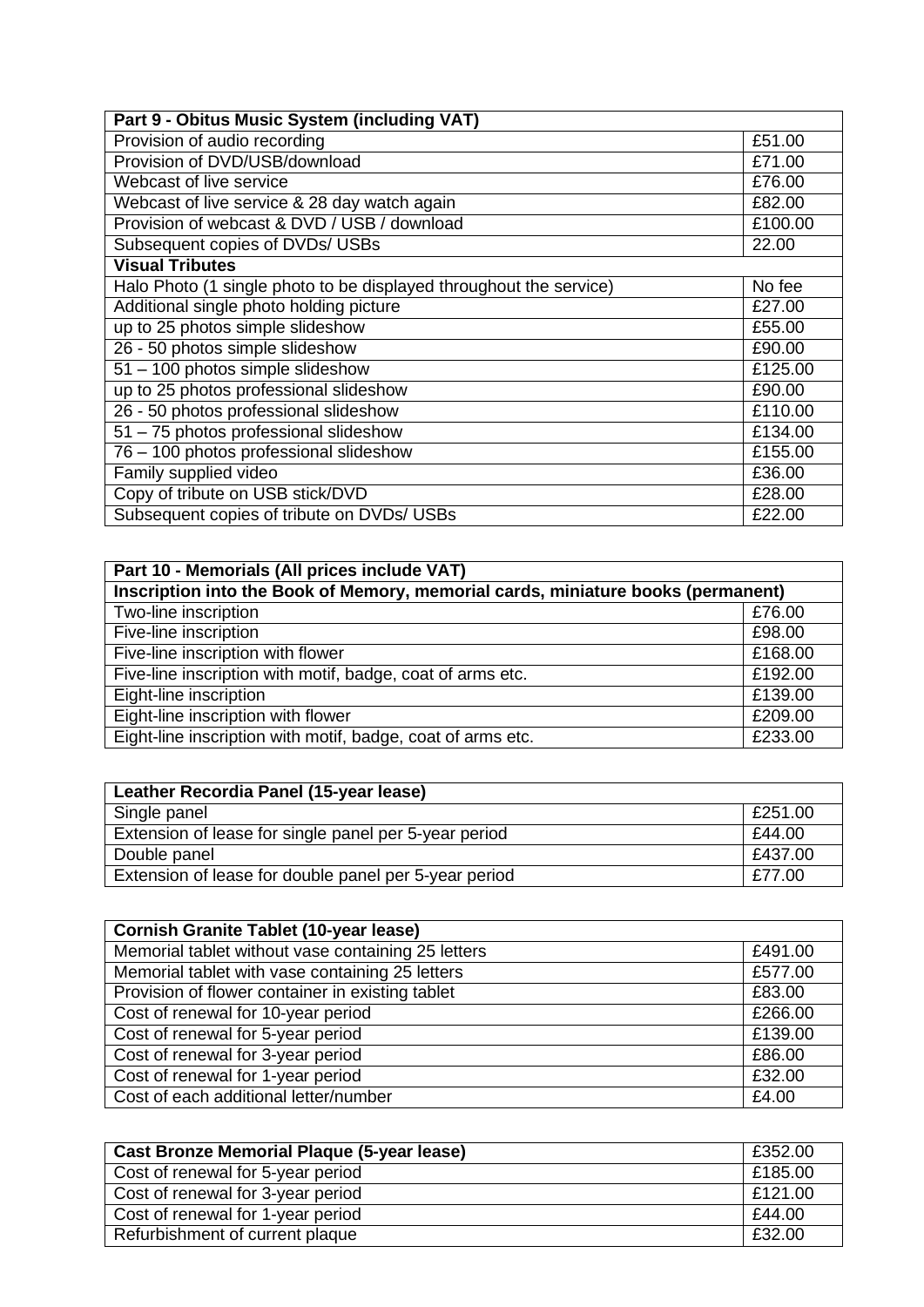| <b>Black Granite Plaque with Posy Holder (15-year lease)</b> |         |
|--------------------------------------------------------------|---------|
| Plaque with text only                                        | £306.00 |
| Plaque with text and motif                                   | £340.00 |
| Plaque with photo                                            | £393.00 |
| Extension of lease per 5-year period                         | £44.00  |

| <b>Black Granite Plaque with Rose Bush (15-year lease)</b> |         |
|------------------------------------------------------------|---------|
| Plaque with text only                                      | £546.00 |
| Plaque with text & motif                                   | £578.00 |
| Plaque with photo                                          | £617.00 |
| Extension of lease per 5-year period                       | £82.00  |

| <b>Granite Bench Plaque (20-year lease)</b> |         |
|---------------------------------------------|---------|
| Plaque with text only                       | £465.00 |
| Plaque with text & motif                    | £497.00 |
| Plaque with photo                           | £536.00 |
| Extension of lease per 5-year period        | £82.00  |

| Vase Holder Plaque (15-year lease)   |         |
|--------------------------------------|---------|
| Plaque with text only                | £417.00 |
| Plaque with text & motif             | £449.00 |
| Plaque with photo                    | £503.00 |
| Extension of lease per 5-year period | £82.00  |

| Barbican remembrance plaque (15-year lease) |         |
|---------------------------------------------|---------|
| Natural slate plaque in Memorial Walkway    | £403.00 |

| <b>Woodland Memorial Boardwalk Inscription (10-year lease)</b> |         |
|----------------------------------------------------------------|---------|
| Engraved inscription on memorial tread of boardwalk            | £213.00 |

| Mushroom plaque (10-year lease)                                  |         |
|------------------------------------------------------------------|---------|
| Engraved inscription on cast bronze plaque in woodland and copse | E188.00 |

| Vault Options - Available in Taunton Cemetery & Crematorium only          |                                  |
|---------------------------------------------------------------------------|----------------------------------|
| Sanctum above ground vault for 75 years (2 caskets)                       | £1,258.00                        |
| Sanctum family above ground vault for 75 years (4 caskets)                | £2,300.00                        |
| Trident Vault (2 caskets)                                                 | £1,258.00                        |
| Double leaf above ground vault for 75 years (2 scatter tubes)             | £1,258.00                        |
| Single leaf above ground vault for 75 years (1 scatter tube)              | £891.00                          |
| Vase holder (leaf vault only)                                             | £206.00                          |
| Inscription on any vault (incl. 80 characters)                            | £153.00                          |
| Additional characters on inscription                                      | £1.96 each                       |
| Standard design in addition to inscription (applies to all vaults/niches) | £54.00                           |
| Photo Plaque                                                              | £100.00                          |
| Large or bespoke design fee dependant on size, detail etc.                | Price provided<br>on application |